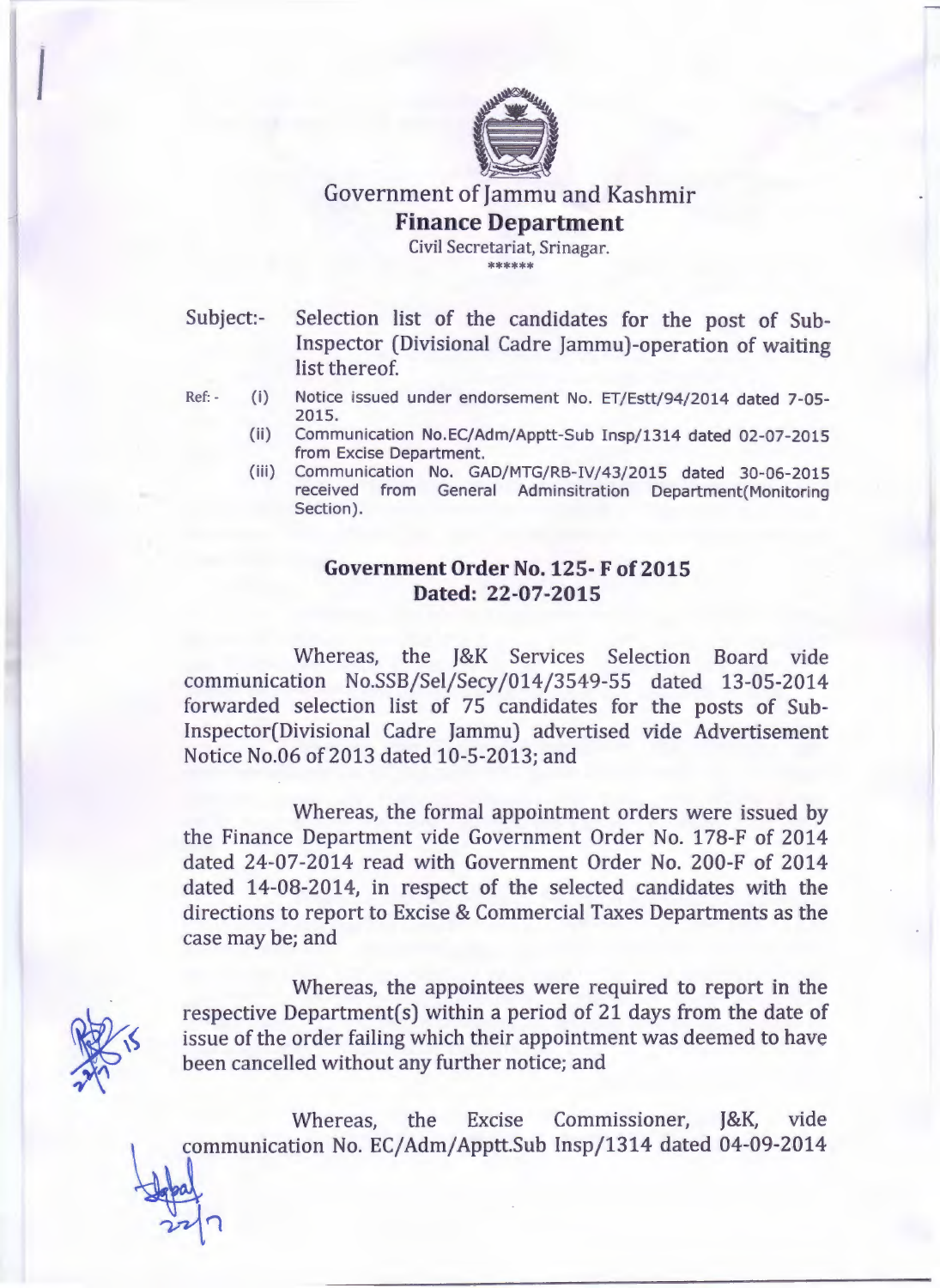has intimated that the following four candidates have not joined in the Excise Department till date:-

| S.<br>No. | S. No.<br>in the<br><b>Select</b><br>List | S. No. in<br>the G.O<br>No. 178-F<br>of 2014<br>dated 24-<br>07-2014 | Name<br>of<br>the<br>candidates | Parentage                 | <b>Permanent Address</b>                                              | Category  |
|-----------|-------------------------------------------|----------------------------------------------------------------------|---------------------------------|---------------------------|-----------------------------------------------------------------------|-----------|
| 1.        | 26                                        | 25                                                                   | <b>Dilawar Singh</b>            | Sikander<br>Singh         | House 56<br>9<br>ward<br>Coloney<br><b>Bhagwati</b><br>Akhnoor Jammu. | <b>OM</b> |
| 2.        | 41                                        | 37                                                                   | Sahil Mahajan                   | Kulbhushan<br>Gupta       | Н.<br><b>No.20</b><br>Narwal<br>Pain Satwari Cantt.<br>Jammu.         | <b>OM</b> |
| 3.        | 57                                        | 53                                                                   | <b>Bharat Bushan</b>            | Girdhari<br>Lal<br>Sharma | PO<br>Patrara<br>Mawa<br>sunder buni Rajouri.                         | <b>OM</b> |
| 4.        | 70                                        | 65                                                                   | <b>Ashok Kumar</b>              | Mool Raj                  | VPO Gurha Mundain<br>Teh.<br>Hiranagar<br>Kathua.                     | <b>OM</b> |

Whereas, the matter was examined in the Department and it was found that the issue being appointment in Government Service, warrants reasonable opportunity to be given to all of the above four candidates; and

Whereas, another last opportunity was provided to all the above four appointees vide this department's notice dated 07-05-2015 and they were asked to report Excise Commissioner, J&K, within a period of 10 days from the date of issuance of the said notice; and

Whereas, the Excise Commissioner, J&K, Srinagar vide communication No. EC/Adm/SI/999 dated 02-07-2015 has intimated that the above said four appointee(s) who have been afforded one more opportunity, have not joined in the Excise Department till date; and

Whereas, the J&K Services Selection Board Jammu vide its communication No. *SSBjSeljSecyj015j2344-50* dated 18-02-2015 has already forwarded the waiting list of 21 candidates under OM category and it has been felt appropriate to consider the four candidates who are figuring in the waiting list next in merit for their temporary appointment against the four vacancies accrued due to non joining of four appointees in the Excise Department; and

Whereas, the following candidates are figuring in the waiting list next in merit as forwarded by the J&K Services Selection

 $7 - 1 7$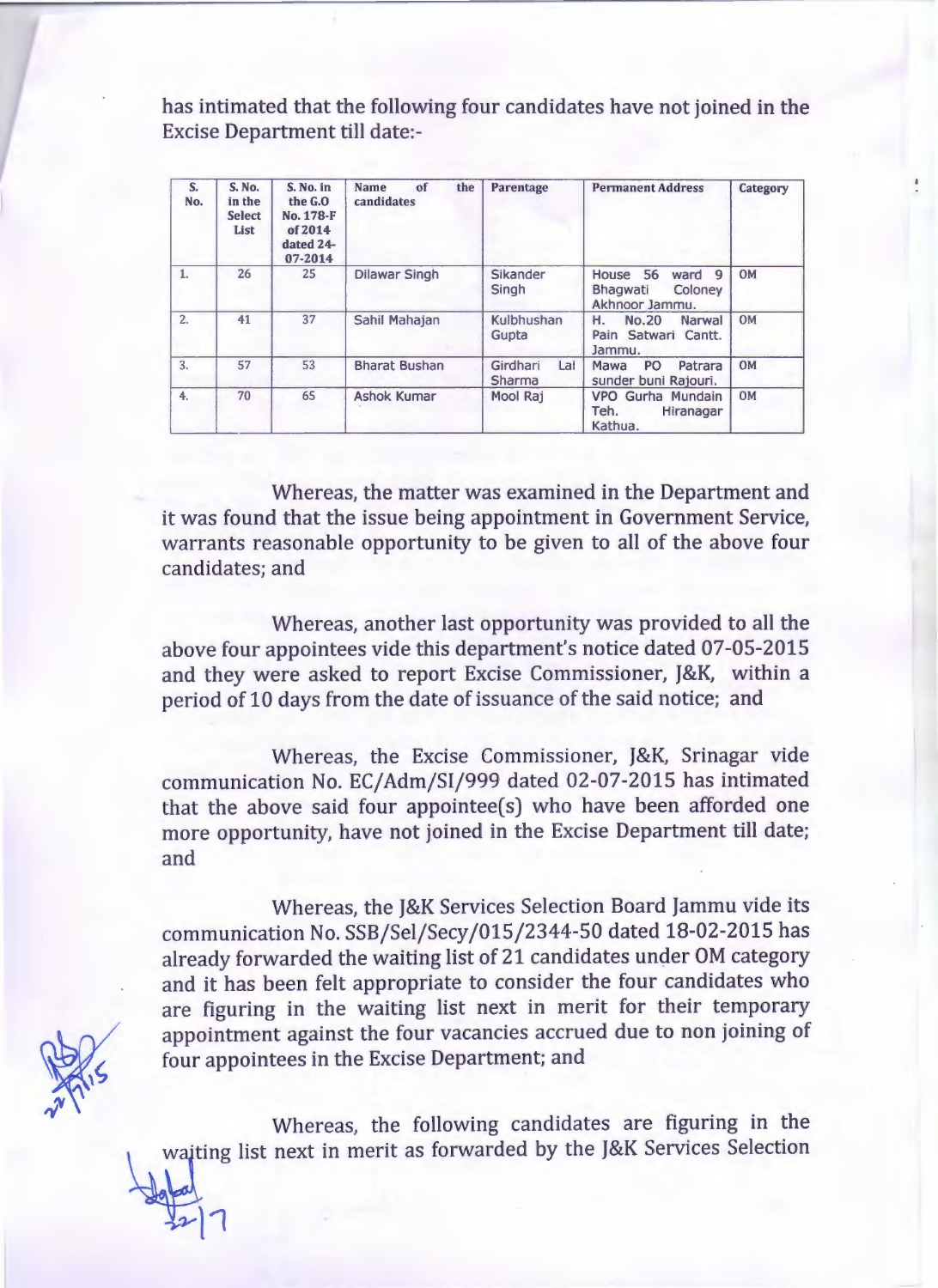Board Jammu vide its communication No. SSB/Sel/Secy/015/2344-50 dated 18-02-2015:-

| S.<br>No. | Int.<br>S.<br>No. | Name of<br>candidate                     | <b>Parentage</b>                    | <b>Residence</b>                                           | <b>Category</b> |
|-----------|-------------------|------------------------------------------|-------------------------------------|------------------------------------------------------------|-----------------|
| 5         | 442               | <b>Deepak Sharma</b>                     | <b>Bodh Raj</b><br>Sharma           | <b>House No. 101.</b><br>Sector 5, Channi<br>Himmat Jammu. | <b>OM</b>       |
| 6         | 461               | <b>Uday Vir Singh</b><br><b>Balouria</b> | Virender Singh<br><b>Balouria</b>   | Kaan Nagar Ext.<br>Jammu.                                  | <b>OM</b>       |
| 7         | 547               | <b>Deepak Sharma</b>                     | <b>Ashok Kumar</b><br><b>Sharma</b> | <b>Bhajwal Sunderbani</b><br>Rajouri                       | <b>OM</b>       |
| 8         | 386               | <b>Gulshan Kumar</b>                     | <b>Late Bishan Dass</b>             | Laswara Bishna                                             | <b>OM</b>       |

Whereas, the Finance Department in pursuance of communication No. ET/Estt/94/2014 dated 7-05-2015 took up the matter with the General Administration Department for seeking clarification as upto which date the department can operate instant waiting list and whether operating of waiting list at this juncture is permissible when nine posts in reserved categories out of main list have been still kept reserved by the J&K SSB due to directions of the Hon'ble High Court; and

Whereas, the GAD vide communication No. GAD/MTG/RB-IV/43/2015 dated 30-06-2015 advised the Finance Department to operate the wait list, for the time being, in respect of OM category candidates, the validity period whereof will be reckoned from the date it was sent by the Services Selection Board to this, viz. 18-02-2015. Further, the operation of wait list for the reserved categories can be considered after the fate of 09 unfilled posts is decided in the Hon'ble Court and the Board issues the wait list in respect of all the reserved category candidates.

Now, therefore, sanction is hereby accorded to the:-

**(I)** cancellation of appointment in respect of the following four candidates ab-initio ordered vide Government Order No. 178-F of 2014 dated 24-07-2014:-

| S.<br>No. | <b>S. No.</b><br>in the<br><b>Select</b><br>List | S. No. in<br>the G.O<br>No.<br>178-F<br>of 2014<br>dated<br>$24 - 07 -$<br>2014 | the<br><b>Name</b><br>of<br>candidates | Parentage              | <b>Permanent Address</b>                                                    | Category  |
|-----------|--------------------------------------------------|---------------------------------------------------------------------------------|----------------------------------------|------------------------|-----------------------------------------------------------------------------|-----------|
| 1.        | 26                                               | 25                                                                              | <b>Dilawar Singh</b>                   | Sikander<br>Singh      | House 56 ward 9<br><b>Bhagwati Coloney</b><br>Akhnoor Jammu.                | <b>OM</b> |
| 2.        | 41                                               | 37                                                                              | Sahil Mahajan                          | Kulbhushan<br>Gupta    | <b>No.20</b><br>Н.<br>Narwal<br>Satwari<br>Pain<br>Cantt. Jammu.            | <b>OM</b> |
| 3.        | 57                                               | 53                                                                              | <b>Bharat Bushan</b>                   | Girdhari Lal<br>Sharma | Mawa PO<br>Patrara<br>sunder<br>buni<br>Rajouri.                            | <b>OM</b> |
| 4.        | 70                                               | 65                                                                              | <b>Ashok Kumar</b>                     | Mool Raj               | Gurha<br><b>VPO</b><br>Teh.<br><b>Mundain</b><br>DT<br>Hiranagar<br>Kathua. | OM        |

~~

~~

- *~:v I*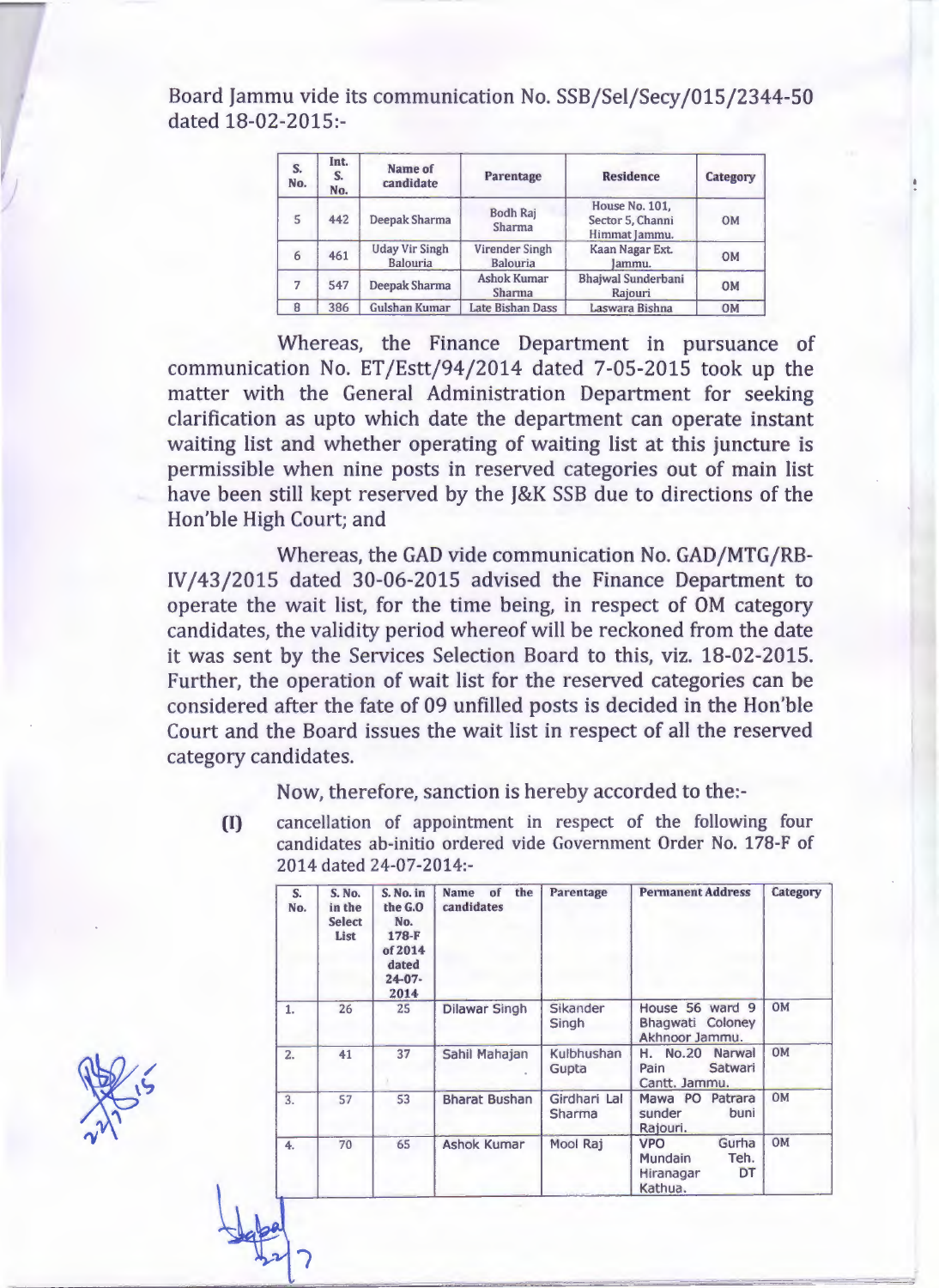- **(II)** operation of waiting list for temporary appointment of the 04 candidates(who *are figuring next in merit of the waiting list).*
- **(III)** temporary appointment of the following four waiting list candidates as Sub-Inspectors(Divisional Cadre Jammu) in the Pay Band of Rs. 5200-20200 with Grade Pay of Rs. 2400/- in the Jammu and Kashmir Excise and Commercial Taxes (Subordinate) Service with immediate effect:-

| S.<br>No. | Int.<br>S.<br>No. | Name of<br>candidate                        | Parentage                            | <b>Residence</b>                                       | Category  | <b>Head of the</b><br><b>Department</b><br>to report |
|-----------|-------------------|---------------------------------------------|--------------------------------------|--------------------------------------------------------|-----------|------------------------------------------------------|
| 5         | 442               | <b>Deepak</b><br>Sharma                     | <b>Boodh Raj</b><br>Sharma           | House No. 101.<br>Sector 5.<br>Channi Himmat<br>Jammu. | <b>OM</b> | <b>Excise</b><br>Department                          |
| 6         | 461               | <b>Uday Vir</b><br>Singh<br><b>Balouria</b> | Virender<br>Singh<br><b>Balouria</b> | Kaan Nagar<br>Ext. Jammu.                              | <b>OM</b> | <b>Excise</b><br>Department                          |
|           | 547               | Deepak<br>Sharma                            | Ashok<br>Kumar<br><b>Sharma</b>      | Bhajwal<br>Sunderbani<br>Rajouri                       | <b>OM</b> | <b>Excise</b><br>Department                          |
| 8         | 386               | Gulshan<br>Kumar                            | Late Bishan<br>Dass                  | Laswara<br><b>Bishna</b>                               | <b>OM</b> | <b>Excise</b><br>Department                          |

The temporary appointment of the above four waiting list candidates as Sub-Inspectors(Divisional Cadre Jammu) shall be subject to fulfillment of the following conditions:-

- a) The appointee(s) shall report for duties to the concerned Head of Department as indicated against each within a period of 21 days from the date of issue of this order.
- b) In case of failure of appointee(s) to join within the stipulated period, his/her appointment shall be deemed to have been cancelled without any further notice.
- The appointee(s) shall be allowed to join only on production of the following certificates in original: c)
	- i. Academic Qualification Certificates.
	- ii. Matriculation/Date of Birth Certificate.
	- iii. Health Certificate issued by the concerned Chief Medical Officer.
	- iv. Permanent Resident Certificate issued by the Competent Authority.
	- v. Certificate from the concerned authorities to the effect that no loan under self employment scheme has been taken by the appointee(s).
- The appointment of the above four waiting list candidates as Sub-Inspectors(Divisional Cadre Jammu) shall further be subject to the following conditions: d)
	- i. The appointee(s) shall give an undertaking duly attested by the First Class Magistrate in the shape of an affidavit to the effect that in case adverse report about his character and antecedents is received from Inspector General of Police, (CID), J&K to whom a reference shall be made by the concerned HoD, the candidate shall have no right to claim his appointment as Sub Inspector and his appointment as such shall be deemed to have been cancelled ab-initio.